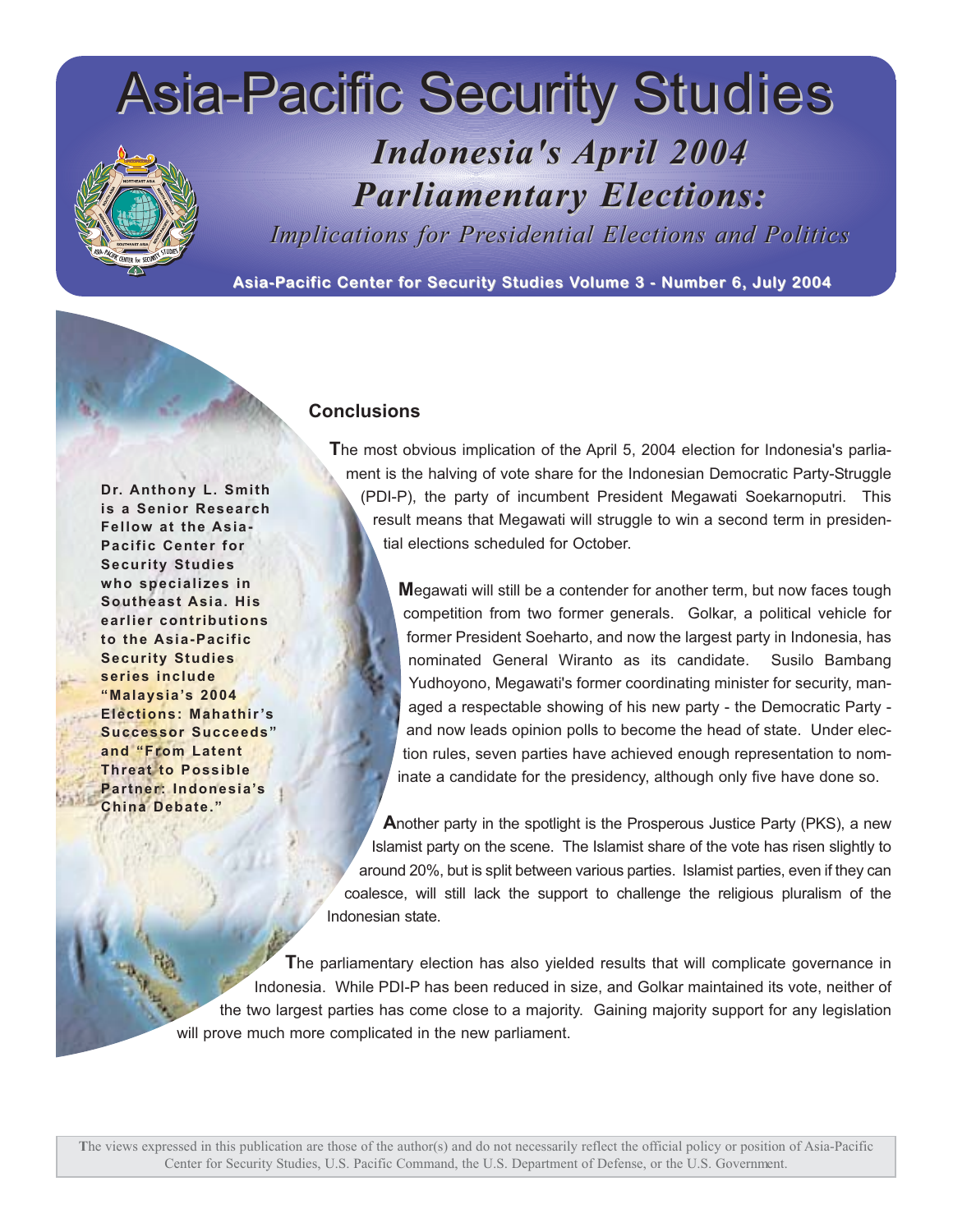| <b>Report Documentation Page</b>                                                                                                                                                                                                                                                                                                                                                                                                                                                                                                                                                                                                                                                                                                                                                                                                                                   |                             |                              |                                                   | Form Approved<br>OMB No. 0704-0188                  |                           |
|--------------------------------------------------------------------------------------------------------------------------------------------------------------------------------------------------------------------------------------------------------------------------------------------------------------------------------------------------------------------------------------------------------------------------------------------------------------------------------------------------------------------------------------------------------------------------------------------------------------------------------------------------------------------------------------------------------------------------------------------------------------------------------------------------------------------------------------------------------------------|-----------------------------|------------------------------|---------------------------------------------------|-----------------------------------------------------|---------------------------|
| Public reporting burden for the collection of information is estimated to average 1 hour per response, including the time for reviewing instructions, searching existing data sources, gathering and<br>maintaining the data needed, and completing and reviewing the collection of information. Send comments regarding this burden estimate or any other aspect of this collection of information,<br>including suggestions for reducing this burden, to Washington Headquarters Services, Directorate for Information Operations and Reports, 1215 Jefferson Davis Highway, Suite 1204, Arlington<br>VA 22202-4302. Respondents should be aware that notwithstanding any other provision of law, no person shall be subject to a penalty for failing to comply with a collection of information if it<br>does not display a currently valid OMB control number. |                             |                              |                                                   |                                                     |                           |
| <b>1. REPORT DATE</b><br><b>JUL 2004</b>                                                                                                                                                                                                                                                                                                                                                                                                                                                                                                                                                                                                                                                                                                                                                                                                                           | 2. REPORT TYPE              |                              |                                                   | <b>3. DATES COVERED</b><br>00-00-2004 to 00-00-2004 |                           |
| <b>4. TITLE AND SUBTITLE</b>                                                                                                                                                                                                                                                                                                                                                                                                                                                                                                                                                                                                                                                                                                                                                                                                                                       |                             |                              |                                                   | 5a. CONTRACT NUMBER                                 |                           |
| <b>Indonesia's April 2004 Parliamentary Elections: Implications for</b><br><b>Presidential Elections and Policies</b>                                                                                                                                                                                                                                                                                                                                                                                                                                                                                                                                                                                                                                                                                                                                              |                             |                              |                                                   | <b>5b. GRANT NUMBER</b>                             |                           |
|                                                                                                                                                                                                                                                                                                                                                                                                                                                                                                                                                                                                                                                                                                                                                                                                                                                                    |                             |                              |                                                   | 5c. PROGRAM ELEMENT NUMBER                          |                           |
| 6. AUTHOR(S)                                                                                                                                                                                                                                                                                                                                                                                                                                                                                                                                                                                                                                                                                                                                                                                                                                                       |                             |                              |                                                   | 5d. PROJECT NUMBER                                  |                           |
|                                                                                                                                                                                                                                                                                                                                                                                                                                                                                                                                                                                                                                                                                                                                                                                                                                                                    |                             |                              |                                                   | <b>5e. TASK NUMBER</b>                              |                           |
|                                                                                                                                                                                                                                                                                                                                                                                                                                                                                                                                                                                                                                                                                                                                                                                                                                                                    |                             |                              |                                                   | 5f. WORK UNIT NUMBER                                |                           |
| 7. PERFORMING ORGANIZATION NAME(S) AND ADDRESS(ES)<br>Asia-Pacific Center for Security Studies, 2058 Maluhia<br>Road, Honolulu, HI, 96815                                                                                                                                                                                                                                                                                                                                                                                                                                                                                                                                                                                                                                                                                                                          |                             |                              |                                                   | 8. PERFORMING ORGANIZATION<br><b>REPORT NUMBER</b>  |                           |
| 9. SPONSORING/MONITORING AGENCY NAME(S) AND ADDRESS(ES)                                                                                                                                                                                                                                                                                                                                                                                                                                                                                                                                                                                                                                                                                                                                                                                                            |                             |                              |                                                   | 10. SPONSOR/MONITOR'S ACRONYM(S)                    |                           |
|                                                                                                                                                                                                                                                                                                                                                                                                                                                                                                                                                                                                                                                                                                                                                                                                                                                                    |                             |                              |                                                   | <b>11. SPONSOR/MONITOR'S REPORT</b><br>NUMBER(S)    |                           |
| 12. DISTRIBUTION/AVAILABILITY STATEMENT<br>Approved for public release; distribution unlimited                                                                                                                                                                                                                                                                                                                                                                                                                                                                                                                                                                                                                                                                                                                                                                     |                             |                              |                                                   |                                                     |                           |
| <b>13. SUPPLEMENTARY NOTES</b>                                                                                                                                                                                                                                                                                                                                                                                                                                                                                                                                                                                                                                                                                                                                                                                                                                     |                             |                              |                                                   |                                                     |                           |
| 14. ABSTRACT                                                                                                                                                                                                                                                                                                                                                                                                                                                                                                                                                                                                                                                                                                                                                                                                                                                       |                             |                              |                                                   |                                                     |                           |
| <b>15. SUBJECT TERMS</b>                                                                                                                                                                                                                                                                                                                                                                                                                                                                                                                                                                                                                                                                                                                                                                                                                                           |                             |                              |                                                   |                                                     |                           |
| 16. SECURITY CLASSIFICATION OF:<br>17. LIMITATION OF                                                                                                                                                                                                                                                                                                                                                                                                                                                                                                                                                                                                                                                                                                                                                                                                               |                             |                              |                                                   | 18. NUMBER                                          | 19a. NAME OF              |
| a. REPORT<br>unclassified                                                                                                                                                                                                                                                                                                                                                                                                                                                                                                                                                                                                                                                                                                                                                                                                                                          | b. ABSTRACT<br>unclassified | c. THIS PAGE<br>unclassified | <b>ABSTRACT</b><br>Same as<br><b>Report (SAR)</b> | OF PAGES<br>4                                       | <b>RESPONSIBLE PERSON</b> |

**Standard Form 298 (Rev. 8-98)**<br>Prescribed by ANSI Std Z39-18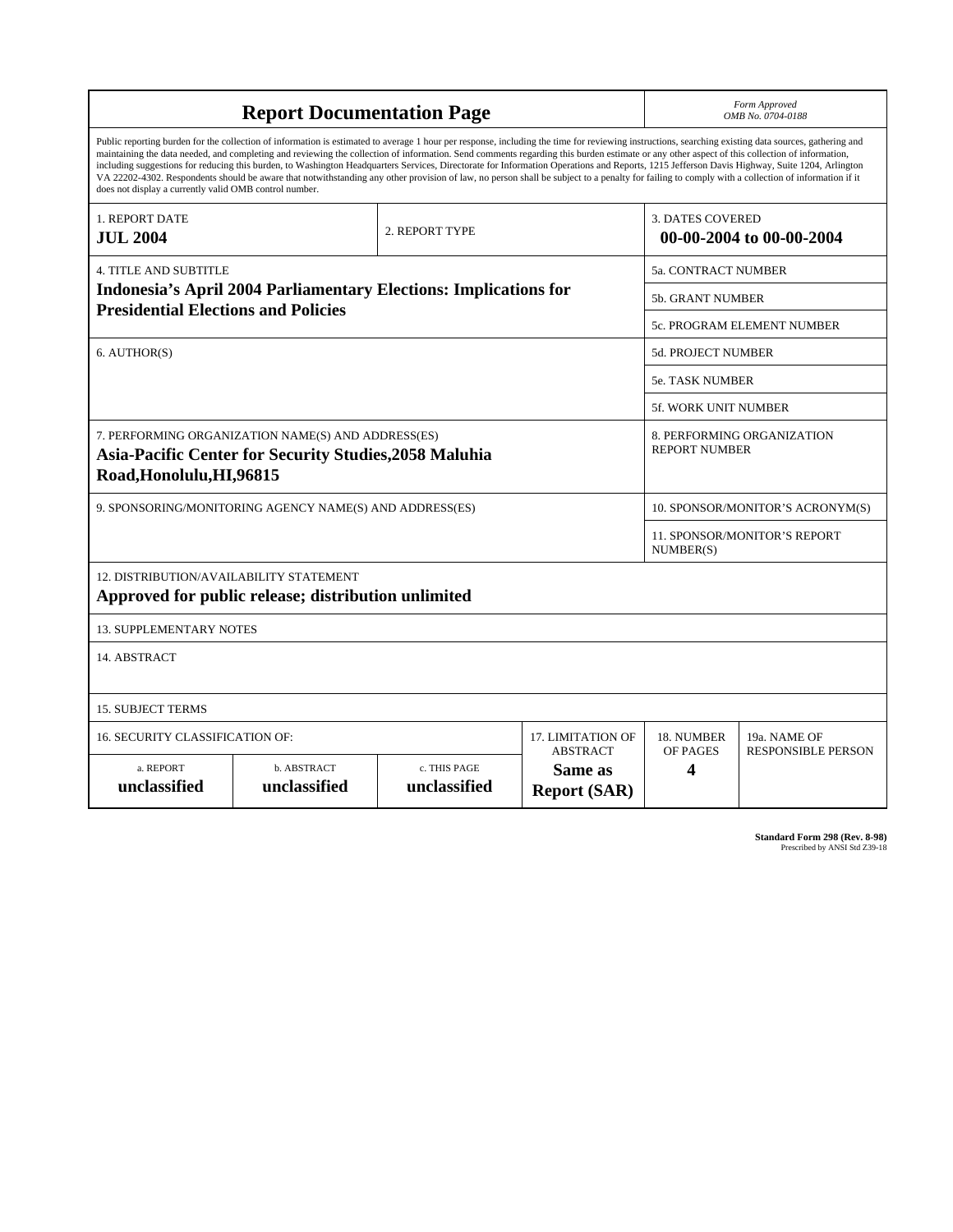#### **Introduction**

Indonesia will experience a busy year of voting in the year 2004. April 5 saw elections for national parliamentary and local government representatives. This will be followed by a tworound presidential election - the first direct presidential election in Indonesia's history. The departure of Soeharto from office in May 1998 paved the way for democratization of the Indonesian body politic, but great disappointment and disillusionment has crept into Indonesia in the intervening years. Megawati, who rode to power on the public desire for democracy and her father's reputation as the founding president of the Republic, has disappointed a number of her supporters from the 1999 election. Instead of engaging in further reforms, President Megawati chose to preside over a supremely cautious administration and appeared, to her supporters, to be increasingly beholden to powerful military elements. President Megawati's fortunes have suffered and those of her opponents brightened as a result of these perceptions. A growing nostalgia for the stability of the New Order (Soeharto) years has helped Golkar, a political vehicle for Soeharto when he was in power, rather than Megawati, despite her efforts to draw close to the military. Once seemingly certain to win a second term, she was all but written off by the Indonesian media as an also-ran candidate before the race for president was even officially under way.

#### **Reversal of Fortune**

The April 5 elections in Indonesia for parliament were an important bell weather for the upcoming presidential run-offs, but they have critical importance for governance in Indonesia for other reasons. First, only parties that gained 3% of parliamentary seats or 5% of the overall vote may nominate someone for the presidency. Second, under the Indonesian Constitution all legislation must be passed through the house of representatives in conjunction with presidential approval.

The April 5 election for the Indonesian parliament has altered the fortunes of Indonesia's political parties. Clearly President Megawati's party, the PDI-P, is the main loser from this ballot. The President has failed to hold onto much of her core support from the last election, and the party's share of the vote has fallen from 34% to 18.5%. PDI-P preformed reasonably well only in Bali, where Megawati remains an iconic figure, but took massive losses in all of its other hitherto stronghold areas. Essentially, Megawati's tenure has been marked by cautious conservatism and, in the words of many commentators, an attempt to reconcile with powerful elements of the former Soeharto regime. The President has failed to push through much needed economic reforms. She has given the military a free hand to deal with separatism in Aceh and Papua. An incident that demonstrated the President's real lack of interest in issues of governance came in the aftermath of the Bali blast when Megawati did not so much as issue a public statement. Megawati did issue exhortations against corruption, even slamming her own party at one point, but failed to take any concrete measures to back up her rhetoric.

Megawati also astounded her pro-reformasi supporters by backing a former general, Sutiyoso, to become the governor of Jakarta instead of a PDI-P candidate running in that election in 2002. What surprised the PDI-P faithful was that Sutiyoso has been implicated in an incident in 1996 in which the party headquarters was violently attacked by a rioting crowd, and Megawati herself was removed as party leader. While PDI-P had won Jakarta handsomely in 1999, it is no surprise that many abandoned the party for other alternatives or stayed away from the polls altogether. PKS won Jakarta by a plurality.

While drawing close to the military, presumably as a means to shore up stability and undercut possible opposition from within the armed forces, Megawati has failed to capture the votes of those Indonesians who see the Soeharto era as being preferable to the instability of Indonesian-style democracy. In a sense Megawati has fallen between two stools by losing support from pro-reform voters while failing to pick up votes from those wanting a return to a more authoritarian government. Opinion polls prior to the election gave some indication that PDI-P would lose ground to Golkar, which is indeed what happened. The polls also indicated that as much as a third of the electorate remained undecided up until casting their votes. The resignation of Megawati's Coordinating Minister for Politics and Security, Susilo Bambang Yudhoyono, to form a new political vehicle in his own bid for the presidency just weeks before the election also chipped into Megawati's vote.

#### **The Results and What They Mean**

By virtue of PDI-P's meltdown, Golkar moves into the position of the largest party in parliament. However, Golkar did not perform all that well either, capturing just 21.6 % of the vote. Golkar's vote remained much the same as its 1999 results and did not improve as much as some had expected. PDI-P's vote share saw a dramatic decline but still remains just behind Golkar with 18.5 %. With the two largest parties in Indonesia garnering such low percentage results, a key outcome is that parliament is now divided between multiple parties.

In short, no party has achieved parliamentary representation that even approaches a working majority, and smaller parties therefore will take new importance within the legislature-with the potential to tip the balance on crucial votes. Yudhoyono's Democratic Party, clearly the most successful newcomer to the political fray, gained 7.5% of the vote. This relative success has propelled Yudhoyono into frontrunner status for the presidential election, at least amongst pundits and opinion polls. Another relative newcomer is the Prosperous Justice Party (PKS), which took 7% of the vote. In actual fact this party is not entirely new as it changed its name from Justice Party - the Justice Party in 1999 got only 1.3% of the vote and the new name allowed the party to slip through a loophole in the law that specifies that parties must achieve 2% of the vote to be eligible for the following election. The rise to prominence of the PKS stems from its reputation as a "clean" party and its soft peddling of its Islamist agenda. Party leaders, mostly university trained intellectuals, stress their disdain for old style corruption politics, but also promise a dose of Islamic law should they gain power. PKS largely drew votes away from the other Islamist parties who are either tainted by association with the Soeharto era and/or are internally divided. Nevertheless even these less successful Islamist parties probably took a number of votes from secular/nationalist parties too.

Election results for two other parties remained stable, all the more remarkable considering the lambasting in the press that their respective leaders have taken since the 1999 election. The National Awakening Party (PKB) of former President Abdurrahman Wahid (or "Gus Dur" as he is popularly known in Indonesia) won 10.5% share of the vote, which is very close to its 1999 result. Wahid's diehard supporters from central and eastern Java remained largely loyal despite the failure of his presidency and his unceremonious dumping from the top post. The National Mandate Party (PAN) led by Amien Rais, speaker of the upper house, remained steady at 6.4%. PAN's reputation as a schizophrenic party of Islamists and pluralists has been symbolized by the tendency of the party leader to espouse both positions to different audiences. Rounding out the top 7 political parties that can nominate a presidential candidate is Vice President Hamzah Haz's United Development Party (PPP). His party's vote declined from 11% to 8.2%. A handful of smaller par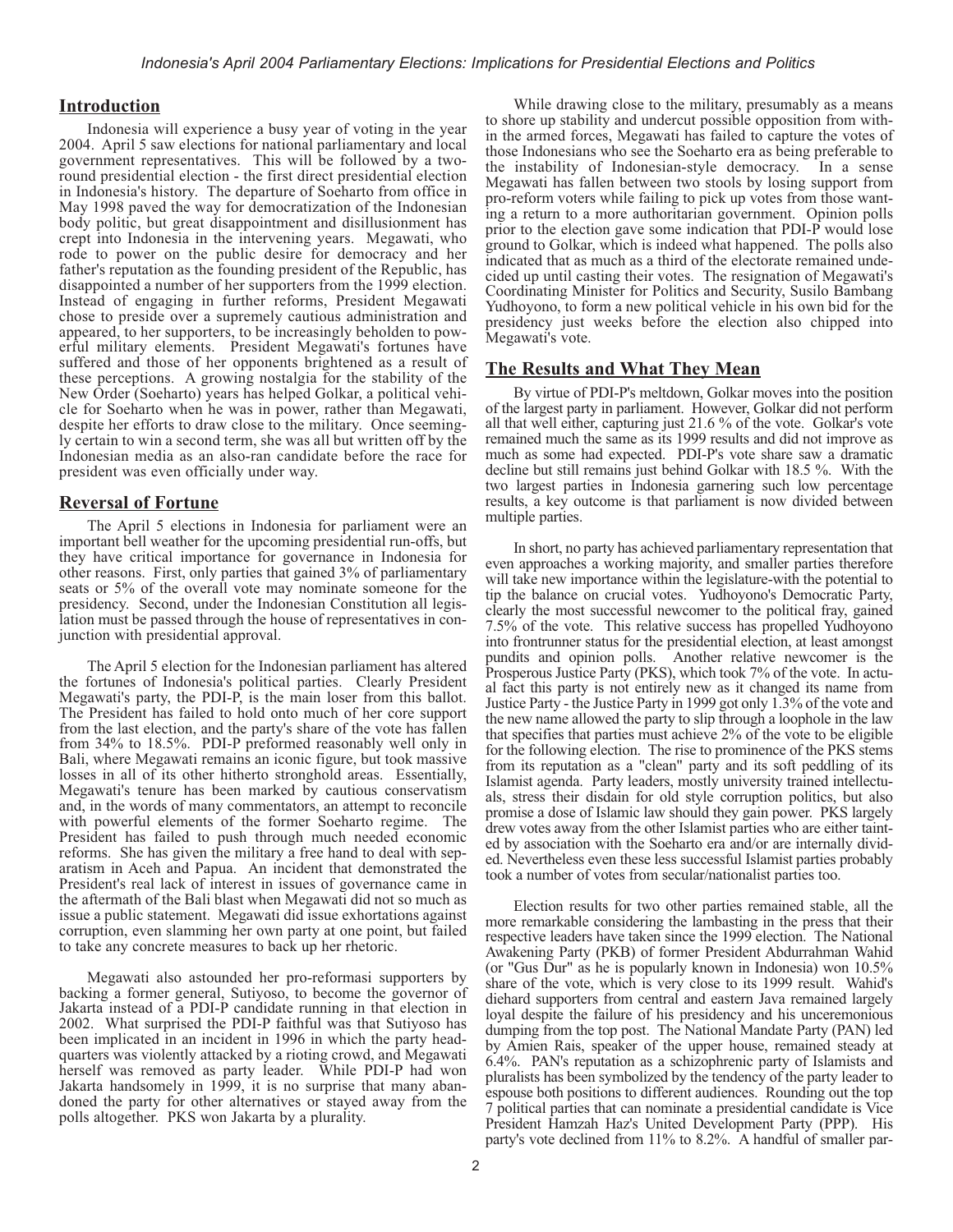ties took the remainder of the vote in the parliamentary elections.

#### **What the Results Mean for Indonesia**

Indonesia's political system is a mixture of presidential and parliamentary practice that is unique to Indonesia. Prior to 2004, the upper house would select the president, but this year will see the first direct presidential election as prescribed under a recent constitutional change. While this pushes Indonesia more in the direction of a presidential system, the link to parliament is not severed. Parties must achieve 3% of parliamentary seats or 5% of the overall vote to put forward a nominee for the executive in what will be a two round voting system. The 2004 parliamentary elections mean that seven parties are now able to make that nomination. The first round of presidential elections will be on July 5, and a second round will occur on September 20 between the two top polling candidates if no candidate gets past the 50% threshold in the first round. Given Indonesia's political landscape, it would seem unlikely that any of the main presidential contenders can win outright in the first round.

The failure of any one party to achieve a majority, or even a commanding lead over the others, not only divides the polity but throws open the competition for president. There are three leading contenders for the chief executive, Megawati, Wiranto and Yudhoyono, alongside two other candidates - PAN's Amien Rais and PPP's Hamzah Haz - who do not look likely to make it through to the second round. (PKS has decided to remain out of this contest and former President Wahid intended to mount a bid but had to withdraw on health grounds.) Megawati's party has been reduced to its rump, and her candidacy has lost steam. Her failures in the past to cut political deals do not augur well for PDI-P to make de facto coalitions with other parties. Nonetheless, Megawati's candidacy must still be taken seriously, particularly as she managed to convince Hasyim Muzadi, Nahdlatul Ulama (NU) chairman, to be her running mate. NU is critical because it has up to 40 million members, many of whom could be persuaded by its leadership to support a particular candidate. However, Megawati is not the only candidate to seek NU support.

Soon after the parliamentary elections, the Golkar Party nominated former general Wiranto to run for the presidency, and in the process Wiranto derailed Golkar party leader Akbar Tandjung's attempt to secure this nomination. Golkar hopes to capitalize on Wiranto's reputation as an ex-military man who apparently can provide strength and stability. Wiranto, like Megawati, has tried hard to court the NU vote. Wiranto has selected Solahuddin Wahid as his running mate - deputy head of NU and brother of former president Abdurrahman Wahid. Wiranto's great weakness is that he has been cited by the United Nations for crimes in East Timor, and press reports emerged that the U.S. State Department may have had him on a watchlist. Both Australia and the U.S. have remained reticent on the issue of Wiranto's candidacy, saying it is up to the Indonesian voters to decide. Criticism from abroad at this point would in fact boost Wiranto's fortunes at a time when Indonesians have grown wary of foreign pressure. Wiranto's twin strengths are Golkar's organizational capacity and his securing a running mate in Solahuddin Wahid.

But it is Yudhoyono who is leading opinion polls (although reliable polling is quite difficult given the nature and size of Indonesia). Yudhoyono's strength is his experience as a former general and image as a political moderate. His party's strong first time showing in the parliamentary election gives him a solid platform for his bid, if not a particularly strong mandate for legislative action should he actually come to assume the presidency. Although any successful presidential candidate will have to bring together coalitions, the task will be even more challenging for Yudhoyono's relatively small party. Yudhoyono has persuaded Jusuf Kalla to be his vice presidential running mate. Kalla, who is both a pious Muslim and an outer islander from south Sulawesi, will help Yudhoyono appeal to a wider range of Indonesians. The addition of Jusuf Kalla to the ticket also will complicate Golkar's position as Kalla had been a prominent member of that party.

The votes for political Islam are scattered across a number of different parties. However, roughly 20% of the vote went to parties that advocate a moderate Islamist agenda - namely, inserting a reference to Islam in the constitution and in some cases introducing elements of Islamic law. If these parties can revive a prior arrangement, known as the Central Alliance *(Poros Tengah)*, utilized to block Megawati from the presidency in 1999, they could potentially swing behind a single candidate. However Hamzah Haz and Amien Rais will likely split this vote which will be disastrous for their fortunes in the first round of presidential elections on July 5.

Another major player in this election will be PKB. Although based on an Islamic constituency of Indonesia's largest Muslim organization, Nahdlatul Ulama, it has steadfastly advocated pluralism and a separation of religion and state. PKB is not an Islamist party, and furthermore its leader Wahid has an axe to grind with the Islamist parties to his right as they were instrumental in removing him from office. Wahid had initially declared his intention to run for the presidency. Although his poor health ultimately ruled him out of the race, the failure of his previous administration would have counted against him in any event. However, PKB's relatively good showing, and its extremely faithful constituency, may give Wahid the ability to tell his constituents to vote for a particular candidate. Other candidates certainly hope that PKB, due to its links to NU, could deliver millions of votes from central and east Java to the them because Wahid's supporters have proven quite loyal. Both Wiranto and Megawati also have made obvious their intentions to secure this voting bloc with their vice presidential choices. Hope for such support still runs strong among other candidates because, although Wahid reportedly endorsed Wiranto, it remains unclear as to whether he will waiver on this alleged endorsement as the election draws nearer.

#### **The Islamist Agenda and Governance**

The 2004 election has seen an increase in the Islamist vote from around 15% in 1999 to 20%. The numbers are difficult to determine with any precision, in part due to ambiguity surrounding what constitutes an "Islamist" party in Indonesia. For example, PAN is divided on the issue of whether an explicit reference to Islam should be added to the Constitution. The Islamist vote increase partially results from lower overall voter participation and higher Islamist voter turnout. The Prosperous Justice Party (PKS) may also have secured votes that went to secular parties in 1999 due to their anti-corruption stance. The PKS has taken advantage of growing disillusionment with poor governance and corruption both in the Soeharto and post-Soeharto periods. PKS actually stressed their anti-corruption credentials over and above their Islamist philosophy. While some of their support came as a protest vote to established parties, PKS also drew votes from the other more established Islamist parties who have all engaged in bitter infighting, and, in the eyes of some hardliners, compromised themselves in political arrangements with other parties and leaders. PKS has made a conscious decision to remain untainted by executive power, (although they have endorsed Rais) in order to retain their aura of a pure and clean opposition force.

The rise in the Islamist vote still does not give this collection of parties anything close to a mandate to implement their agenda. This loose grouping may be able to field a single presidential candidate, but even if a *Poros Tengah* leader were to emerge as president he would lack sufficent backing in parliament to make a constitutional change to establish Islam as the state religion. Post-1999 attempts by Islamist parties to insert a reference to Shariah